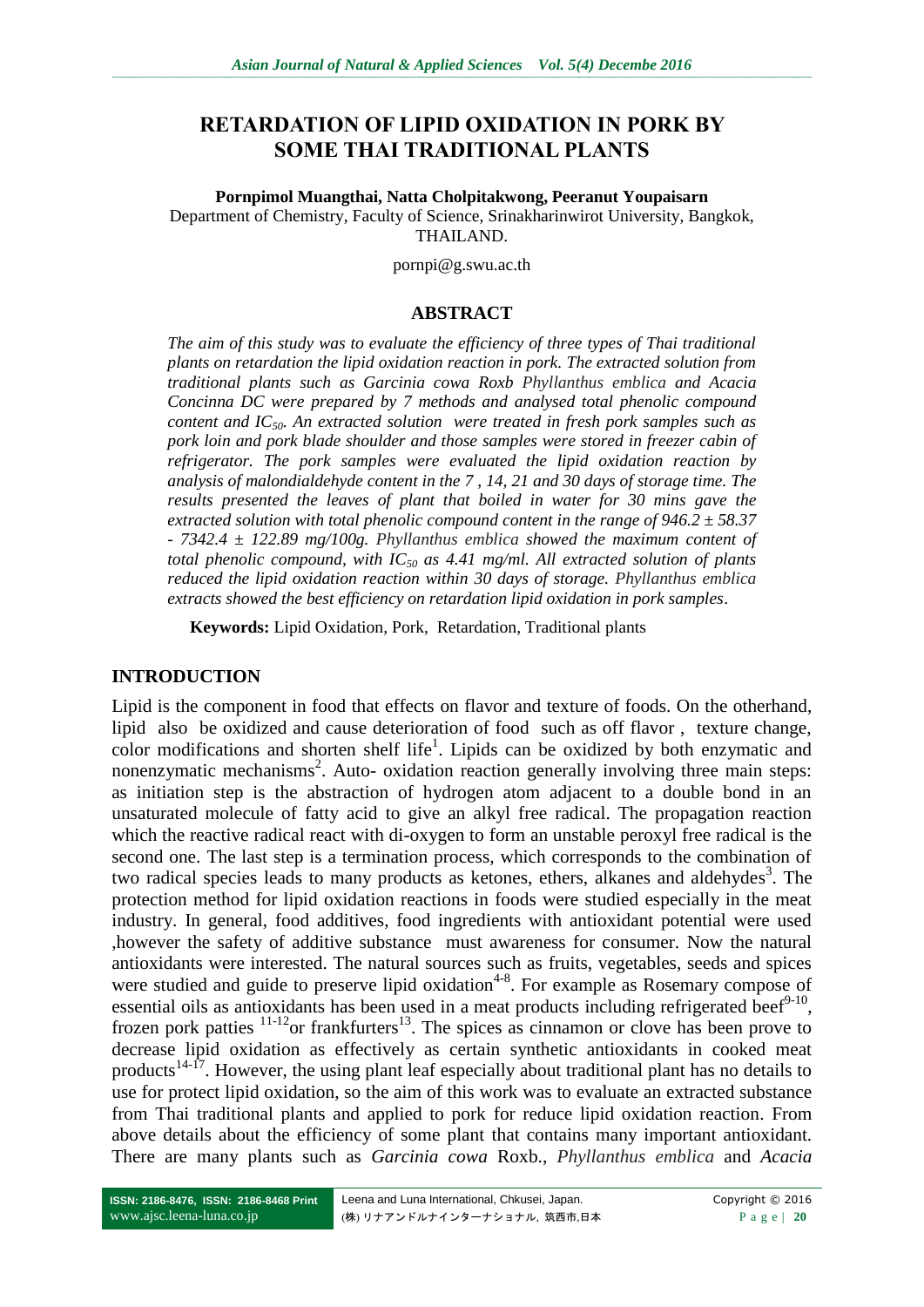*Concinna DC* which were interested in this work. The report from many papers refered that the *Garcinia cowa* Roxb which its leaf used as food especially Thai food as Kang Moo Chamuang. The *Garcinia cowa* Roxb leaf has sour taste since its contain many organic substance such as vitexin, orientin<sup>18</sup>, beta-sitosterol, xanthone<sup>19</sup>, cowanin , cowanol, norcowanin, cowagarcinone  $A-E^{20}$  and mangostinone<sup>21</sup>. Many parts of *Garcinia*. cowa was also used in traditional folk medicine. The barks, latex and roots have been used as an antifever agent while the fruits and leaves have been used for indigestion, improvement<sup>22</sup>. *Phyllanthus emblica* L.is a plant that its fruit has sour taste and contains many substance such as astragalin, glucogallin, gallic acid, digallic acid, ellagic acid, chebulagic acid, chebulinic acid, kaempferol, quercetin and ascorbic  $\text{acid}^{23-24}$ . However, there was no report to use its leaf for food. The fruit of *Phyllanthus emblica* L is used as a traditional medicine in South Asian countries, such as it has been used as a treatment for glucose intolerance, cerebral insufficiency, hyperthyroidism, and mental disorders, and for the prevention of atherosclerosis<sup>25-26</sup>, hyperlipidemia<sup>27</sup>, diabetic cataracts<sup>28</sup>. Finally, *Acacia Concinna DC*. also used as folk medicine for cure skin, tendon and eating behavior $29$ . An important compounds found in plant such as saponin<sup>30-31</sup>, methylsalicylate, palmitic acid and linoleic acid<sup>32</sup>. From above details ,their leaves could be used as natural antioxidant in reduce the lipid oxidation in pork.

## **MATERIALS AND METHOD**

## **Materials**

**Plant samples**: *Garcinia cowa* Roxb., was purchased from fresh market in Rayong province, Thailand. *Phyllanthus emblica* and *Acacia Concinna DC* were brought from fresh market in Nakhornraschasrima province, Thailand.

**Fresh pork samples**: Pork loin and pork blade shoulder were purchased from Foodland supermarket, Bangkok ,Thailand.

### **Chemicals and Instrument**

Sodium hydroxide (AR grade) was purchased from BDH. Ethanol (AR grade) , Methanol(AR grade) , were purchased from Acros. Folin chio caltuae reagent (AR grade), standard gallic acid (AR grade) were purchased from Fluka.White spiritual liquor ( Liquor Distillery Organisation Excise Department) was purchased from Lotus super market in Bangkok. Folin-Ciocalteu reagent, sodium carbonate(AR grade) , Gallic acid(AR grade), 2, 4 dinitrophenylhydrazine(ARgrade) were purchased from Sigma Chemical Co.,Ltd(St.Louis, Mo,USA). DPPH (AR grade from Fluka) ,BHT(AR grade) ,1,3,3-tetramethoxypropane(AR grade), Ascorbic acid(AR grade)were purchased from Fluka. 2-thiobarbituric acid(AR grade) ,Trichloroacetic acid(AR grade),Thiourea(AR grade) were purchased from Carlo Ebra.

### **General Procedure**

### **PART 1. Preparation of extracted solution from plants samples**

All plants leaves were separated from stem and washed with tap water, dried at room temperature. Dried leaves were treated by 7 methods as the following :

### **Method 1**. (modified from Sun-Ja Kima.et al.2007)

Plant leaves were chopped into small pieces , weighed 5.xxxx g and mixed with 200 ml water. Then samples were heated  $60^{\circ}$ C for 2 hrs. The residual plants were filtered out an collected the filtrate.The filtrates were evaporated to dry by rotary evaporator (Buchii rotavapor).The pure water was added into the residue and collected for future use.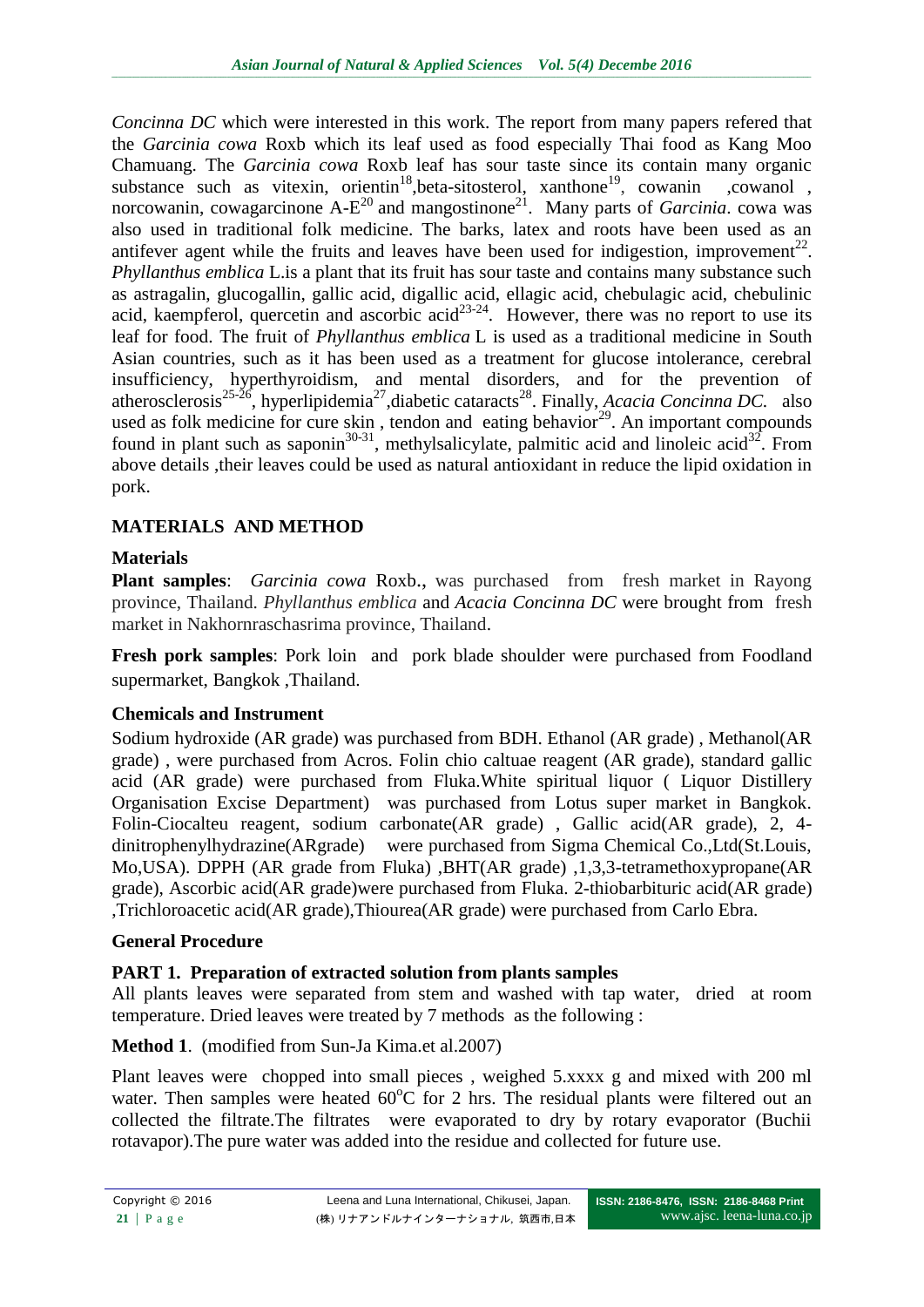### **Method 2**. (modified from Sun-Ja Kima.et al.2007)

Plant leaves were chopped into small pieces , weighed 5.xxxx g and mixed with 200 ml of 0.1 N. sodium hydroxide solution. Then samples were heated  $60^{\circ}$ C for 2 hrs. The residual plants were filtered out an collected the filtrate.The filtrates were evaporated to left approximately as 5.00 ml.Then 15 ml. of 95% ethanol was added to the residual liquid and the mixed solutions were left overnight for 1 night. The ethanol was evaporated out by rotary evaporator.

### **Method 3**. (modified from Yuan, Y.V. &Walsh, N.A. 2006)

Plant leaves were chopped into small pieces , weighed 5.xxxx g and mixed with 100 ml of pure ethanol and left for 48 hrs. The residual plants were filtered out an collected the filtrate.The filtrates were evaporated to dry by rotary evaporator.

### **Method 4**. (modified from Bonilla, E.P.,et al.2003)

Plant leaves were chopped into small pieces , weighed 5.xxxx g and mixed with 100 ml of 2% hydrochloric acid solution and left for 24 hrs.. The residual plants were filtered out an collected the filtrate.The filtrates were evaporated to dry by rotary evaporator.

## **Method 5** (modified from Wang.L,& Weller.C.L.2006 )

Plant leaves were chopped into small pieces , weighed 5.xxxx g and mixed with 200 ml water.Then samples were boiled for 30 mins. The residual plants were filtered out an collected the filtrate.The filtrates were evaporated to dry by rotary evaporator. The pure water was added into the residue and collected for future use.

### **Method 6** (modified from Wang.L,& Weller.C.L.2006 )

Plant leaves were chopped into small pieces , weighed 5.xxxx g and mixed with 200 ml water.Then leaves samples were crushed and pressed to get a viscous solution. The residual plants were filtered out an collected the filtrate.The filtrates were evaporated to dry by rotary evaporator. The pure water was added into the residue and collected for future use.

### **Method 7.** (modified from Hayek, S. A., et al.2013).

Plant leaves were chopped into small pieces , weighed 5.xxxx g and mixed with 200 ml of white spiritual liquor , covered with lid and left for 7 days.. The residual plants were filtered out an collected the filtrate.The filtrates were evaporated to dry by rotary evaporator.

### **PART 2. Evaluation on the quality of extracted solution**

### **2.1 Analysis of Total phenolic compound content**

The analysis method modified from Pavel Stratil, et al.,(2006),the clear filtrate from part 1 were pipetted 0.4 ml and mixed with 2 ml of 10 % Folin Ciocalteau reagent and 1.6 ml of 7.5 %  $\text{Na}_2\text{CO}_3$  and kept at room temperature for 30 mins. The mixing solution was measured an absorbance at 765 nm by Ultraviolet Visible Spectrophotometer( UV -VIS Shimadzu Model UV100) and calculated the Total phenolic compound content as gallic acid equivalent.

### **2.2 Analysis of IC<sup>50</sup>**

The analysis method modified from Ganhão, R., et al.(2013), the clear filtrate from part 1 were pipetted 600 μL mixed with 600 μL of 0.1 mM DPPH then measured an absorbance of the complex color from the reaction at 517 nm. The inhibition power was calculated by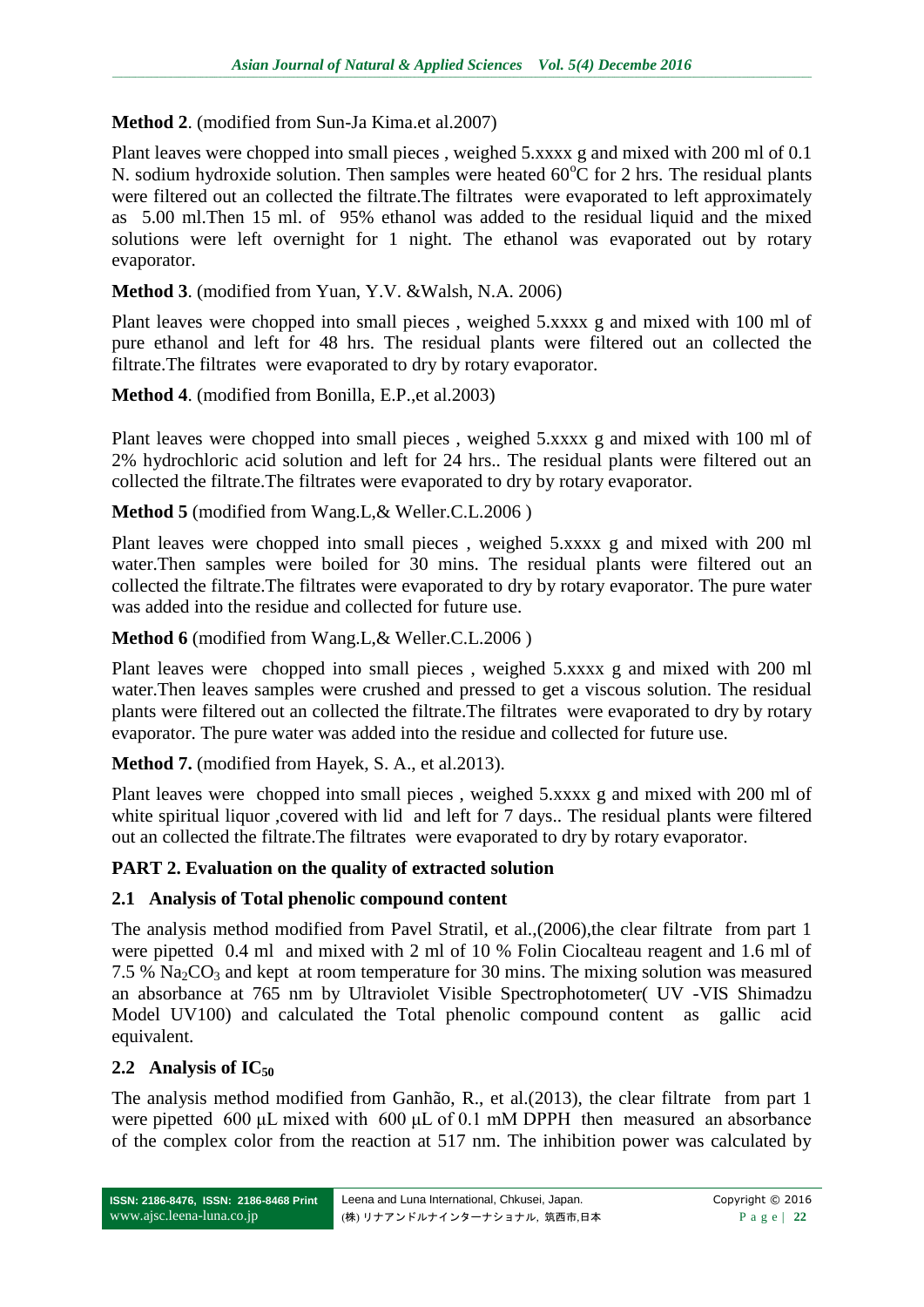comparing with standard BHT solution. Then those extracted solutions from part 1 were prepared as 5 concentration, then 0.1 ml of each solution was pipette and put into test tube.The 0.1 mM of DPPH 3.9 ml was added to the tube and left at room temperature in the dark cabin for 30 mins and measured an absorbance of the complex color from the reaction at 517 nm.

# **PART 3. Study on retardation of lipid oxidation in pork sample**

# **3.1 Pretreatment on fresh pork**

Fresh porks were cut into 10 small pieces(1.0x 1.0x1.0 cm, each piece approximately 5.xxxx g),and placed into the extracted solution from part 1 for 10 mins. All samples were stored in the freezer cabin of refrigerature for 1 month. The pork samples were analysed malondialdehyde as an index of lipid oxidation.

# **3.2 Analysis of Malondialdehyde content**

The frozen pork sample was placed at room temperature before the analysis. Then pork sample was chopped into small pieces , and weighed 1.xxxx g. The 10 ml of 5% TCA was added to pork sample and ultrasonic for 10 mins. The filtrate of each sample was collected for analysis malondialdehyde content<sup>39</sup>. Then 0.5 ml of filtrate was pipetted and mixed with 1.0 ml of 0.5% w/v 2-thiobarbituric acid in 20% TCA. The mixture was heated at 95  $^{\circ}$ C in constant temperature water bath for 30 min. and immediately cooled in ice bath to room temperature. The mixing solution was centrifuged at10,000 g x for 5 min, and the absorbance of supernatant was recorded by Ultraviolet Visible Spectrophotometer at 532 nm. The value for non-specific absorption at 600 nm was subtracted. The amounts of lipid peroxides were calculated as thiobarbituric acid reactive substances (TBARS) and 1,3,3-tetramethoxypropane was used as standard. The content of TBARS was calculated by comparison with the standard curve, and the level of lipid peroxides was expressed as malondialdehyde content in unit of mg per 100 gram of wet vegetables.

### **Statistical Analyses**

All determinations were carried out at least in five replicates and values were averaged. For all statistics, ANOVA and Microsoft Excel were used for calculate and graph presentation in this work.

# **RESULTS AND DISCUSSION**

After study the extracted method from leaves plant of all rural plants by 7 methods; method 1-4 were the chemical method and the last 3 method were the physical method. The results presented in figure 1. It showed that an important substance as total phenolic compound content in each leaf plant depend on the method of extraction. The quantity of total phenolic compound from each plant had the same trend by the method of extraction by method7 or m7 could extract the highest content of important substance in the range of 1230- 9846 mg/100g. The method 7 used white spiritual liquor in extraction and using a long time for 7 days in fermentation, this solvent could dissolve an organic compound in plant leaf better than common solvent as water, base or acid. Thus, using the m 7 was the best method to extract an important substance out off plant fiber. However, the method 5 which was simple treatment on plant leaf by boiling plant in water for 30 mins. also showed the high total phenolic compound content in the range of  $946.2 \pm 58.37 - 7342.4 \pm 74.99$  mg/100g of fresh plant leaf. This method was simple and easy with practical in the true life and also gave a high important substance, thus the method 5 was very interesting to apply in next part.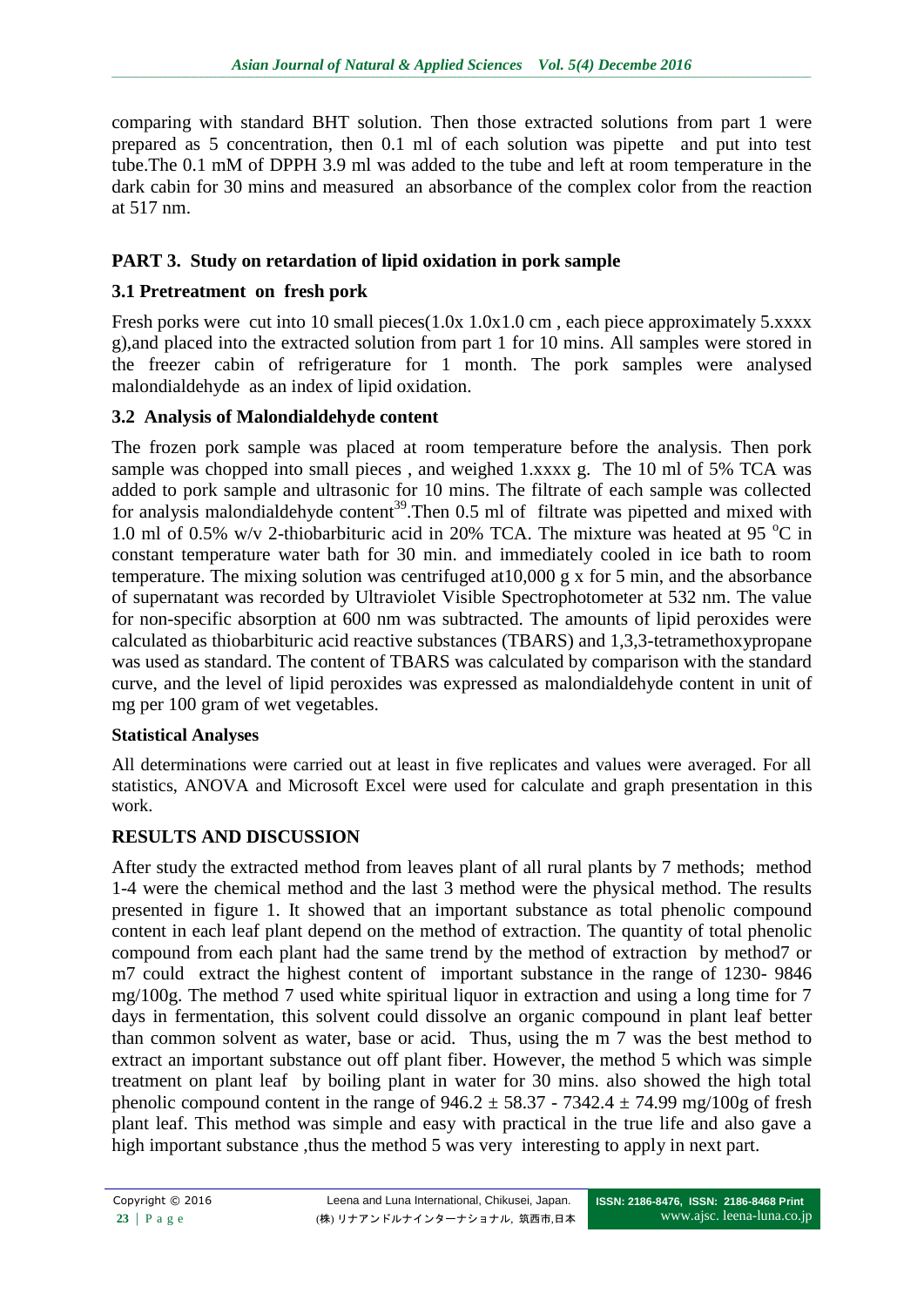



Note: P1 = *Garcinia cowa* Roxb P2 = *Phyllanthus emblica* P3 = *Acacia Concinna DC.*  $m1 =$  method 1 m2 = method 2 m3 = method 3 m4 = method 4  $m5 =$  method 5 m6 = method 6 m7 = method 7

From this work revealed that P2 or *Phyllanthus emblica* leaf contained maximum total phenolic compound approximately as  $9846.8 \pm 45.87$  mg/100g in extracted solution from leaf by m7 and  $7324.45 \pm 74.99$  mg/100g in extracted solution from leaf by m5. The method of extraction effective compound from plant also support the details about plant species which contain various water-soluble active compounds that could be extracted by using water as a solvent or directly used as a pure extract<sup>40</sup>.

The results in the analysis of antioxidant inhibition that showed in term of IC50 as in table1.

| Plant samples       | $IC_{50}(mg/ml)$ |
|---------------------|------------------|
| Garcinia cowa Roxb  | 7.71             |
| Phyllanthus emblica | 4.42             |
| Acacia ConcinnaDC   | 6.21             |

Table 1.  $IC_{50}$  of traditional plants

From IC<sup>50</sup> value also showed that *Phyllanthus emblica* leaf has the highest efficiency on antioxidation, which related to the highest value of total phenolic compound content of this plant. This result also supported the report from Patel & Goyal<sup>26</sup>, that referred the important substance in *Phyllanthus emblica* fruit. However, others traditional plant as *Acacia Concinna DC.* was also interesting too, but it is a rare traditional plant.

The above results gave the good sign to take the extracted solution from each plant on study the effect on retardation lipid oxidation with pork.The fresh porks were treated with extracted solution from the leaves of all three plants by method 5 as the reason for that it is safe to use in cruisine Thai cooking. The malondialdehyde was analysed in one month by measurement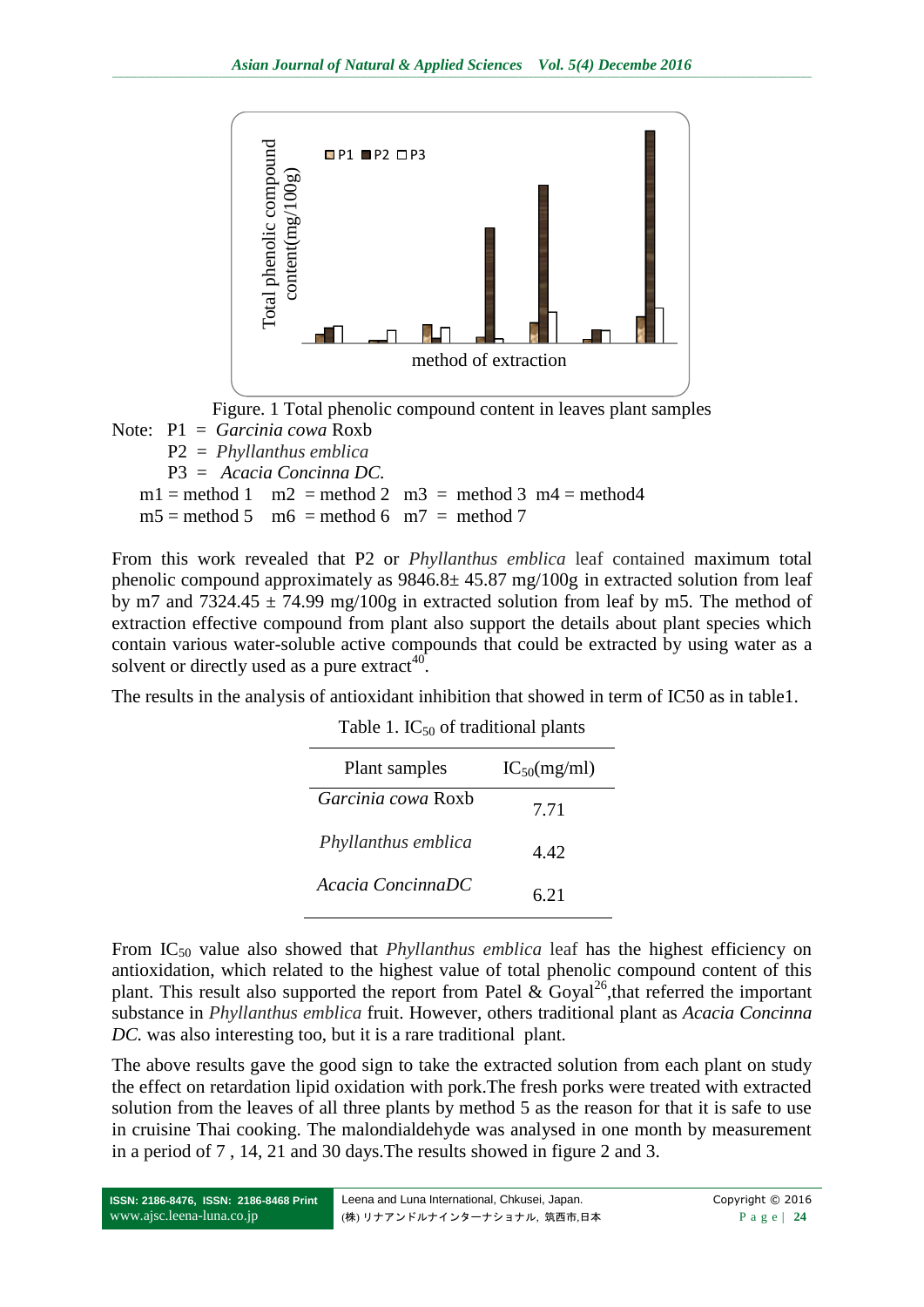

Figure. 2 Malondialdehyde content in storage pork loin



Figure 3. Malondialdehyde content in storage pork blade shoulder

Note: P1 = *Garcinia cowa* Roxb P2 = *Phyllanthus emblica* P3 = *Acacia Concinna DC.*

The above figure 2 and 3 showed the same trend that each extracted from leaves of plant could reduce an occurrence of lipid oxidation reaction in pork, because malondialdehyde content in pork after treatment with extracted solution lower than control pork. It was noticed that the malondialdehyde content depend on the part of pork, from this experiment the value of malondialdehyde in pork blade shoulder higher than in pork loin. This concern that in pork blade shoulder is full of higher lipid content than pork loin, so this also the higher possibility to oxidation as referred by McCarthy, T. L et al. 2001. However, this work revealed that P2 which was the extracted solution from *Phyllanthus emblica* had the highest effective to reduce the auto lipid oxidation in both part of pork. This support the experiment from part 2, the extracted solution from *Phyllanthus emblica* contained the highest value of total phenolic compound content and lowest  $IC_{50}$ , so this plant showed the best action on reduce the lipid oxidation. As above data, the effectiveness on protection lipid oxidation also related with an important substance found in plant. The new discovery knowledge from this work also proved that an extracted solution from each plant could retarded or reduced the **Example of the storage in the freezer cabin of reaction reaction reaction**  $\frac{1}{2}$  and  $\frac{1}{2}$  and  $\frac{1}{2}$  and  $\frac{1}{2}$  and  $\frac{1}{2}$  and  $\frac{1}{2}$  and  $\frac{1}{2}$  and  $\frac{1}{2}$  and  $\frac{1}{2}$  and  $\frac{1}{2}$  and  $\frac{1$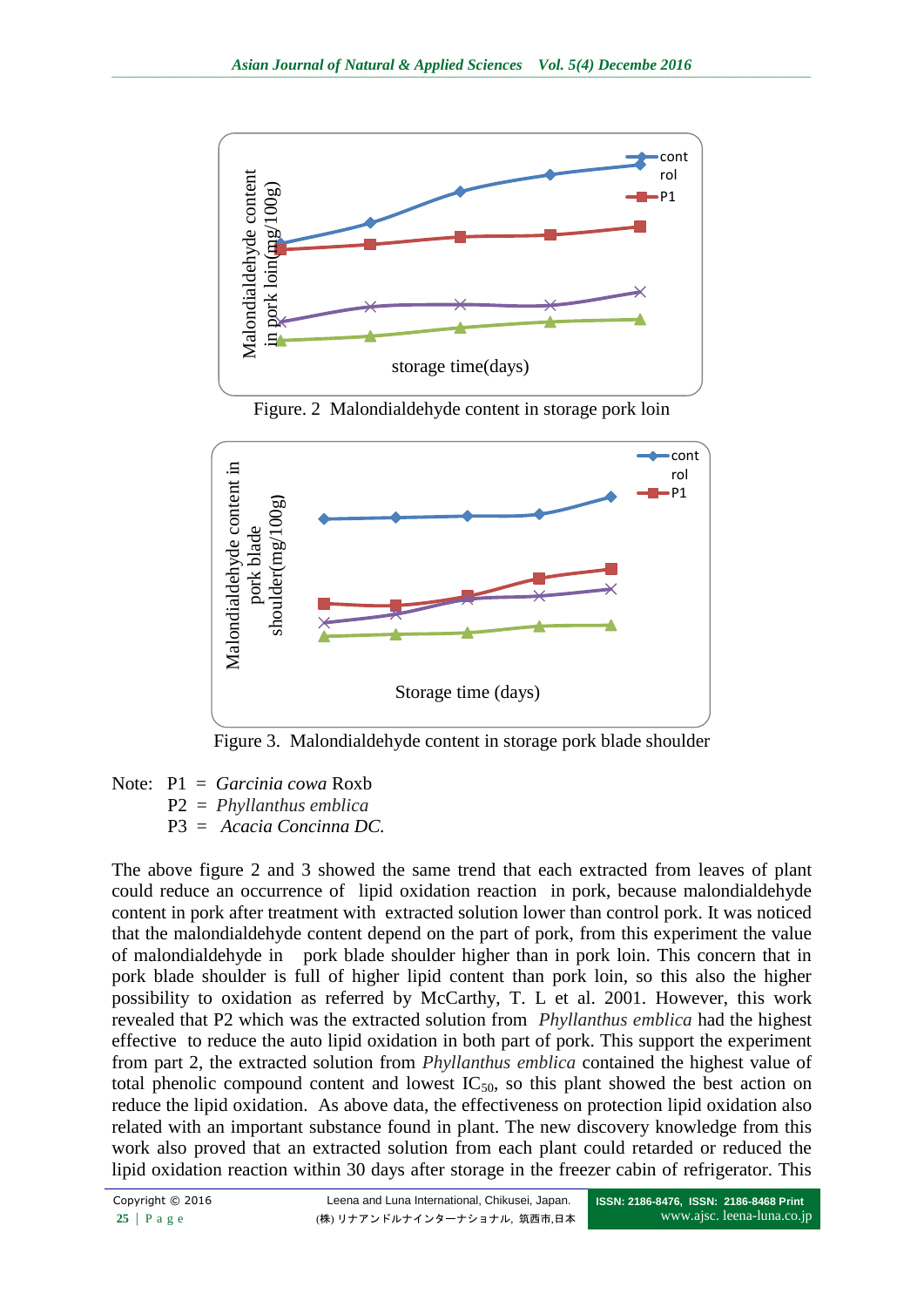knowledge can apply to protect the freezer food from lipid oxidation before storage , and still good quality and good for food export industry.

The using of leaf from traditional plant for treatment freezing food especially meat product may be the other choice to protect lipid oxidation of food. Finally, this work showed the utilities of rural plant leave to gain value added of plant. As describe above that the extracted solution from plant by boiling with water may gave the solution that contain the important active component from plant which can resists to many microbial and also shown inhibitory effects against pathogenic microorganisms. Antimicrobial agents from plants have been mostly used in food systems<sup>41</sup>. Then, the extracted solution from rural plant leaves showed the good activity to resist the lipid oxidation in meat product.

## **CONCLUSIONS**

The leaf of rural plants which were treated as 7 methods gave the extracted substance that contained an important substance such as total phenolic compound in the range of  $123.20 \pm 10^{-1}$  $12.33 - 9846.82 \pm 45.87$  mg/100g, and IC<sub>50</sub> in the range of 4.42-7.21 mg/ml. The total phenolic compound content depend on the method of treatment plant, and the method method 7 that used white spiritual liquor with fermentation for 7 days in extraction process gave the highest efficiency in extraction. However, the simple method as method 5 which boiling leaves in water for 30 mins also showed the high total phenolic compound content in the level of  $946.2 \pm 58.37 - 7342.4 \pm 122.89$  mg/100g. Since the simple treatment with hot water easy to practice for all people who interesting to treatment with meat products, thus the method 5 was chosen to treat with the rural plant in this experiment. The *Phyllanthus emblica* showed the highest total phenolic compound with lowest  $IC_{50}$ . The pork samples ( pork loin and pork blade shoulder) were placed into an extracted solution of each plant and kept in freezer of refrigerator for 30 days and analysed malondialdehyde content as an lipid oxidation index for 7 days period.The results revealed that all extracted solution from those rural plant could protect lipid oxidation in pork for almost 30 days.

# **ACKNOWLEDGEMENTS**

The author is grateful to the Strategic Wisdom and Research Institute of Srinakharinwirot University for financial support from Annual government funds during year 2015.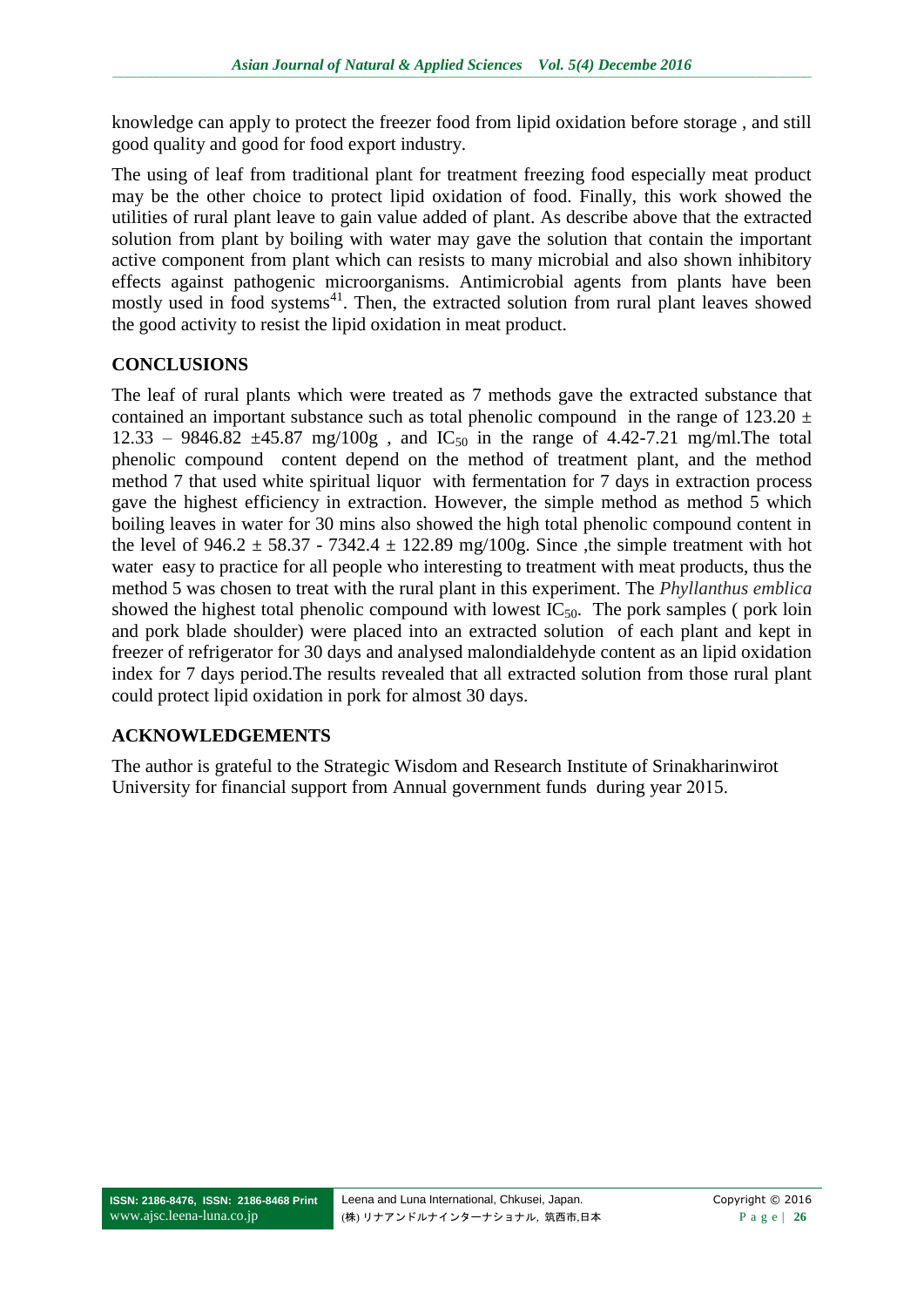### **REFERENCES**

- [1] Shahidi, F., & Zhong, Y. (2010). Lipid oxidation and improving the oxidative stability. *Chemical Society Reviews*, *39*(11), 4067–4079.
- [2] Muller, F. L. (2007). Trends in oxidative aging theories. *Free Radic. Biol. Med*.*, 43* (4), 477–503.
- [3] Frankel, E. N. (2005). *Hydroperoxide decomposition*. In Oily Press (Ed.), Lipid oxidation, 2nd ed. (Vol. 18, pp. 67-98): Woodhead Publishing in Food Science, Technology and Nutrition.
- [4] Cando, D. (2014). Phenolic-rich extracts from willowherb (Epilobium hirsutum L.) inhibit lipid oxidation but accelerate protein carbonylation and discoloration of beef patties. *Euro Food Res Technol., 238,* 741-751.
- [5] Ganhão, R. (2010b). Characterization of selected wild Mediterranean fruits and comparative efficacy as inhibitors of oxidative reactions in emulsified raw pork burger patties. *J Agri.Food Chem., 58*, 8854-8861.
- [6] Ganhão, R. (2013). Mediterranean Berries as inhibitors of lipid oxidation in porcine burger patties subjected to cooking and chilled storage. *J Integr Agr, 12,* 1982-1992.
- [7] Rodríguez-Carpena, J. G.(2012). Avocado, sunflower and olive oils as replacers of pork back-fat in burger patties: Effect on lipid composition.Oxidative stability and quality traits. *Meat Science, 90,* 106–115.
- [8] Yoo, K. M. (2008). Relative antioxidant and cytoprotective activities of common herbs. *Food Chem, 106,* 929–936.
- [9] Djenane, D. (2003). Extension of the shelf life of beef stakes packaged in a modified atmosphere by treatment with rosemary and displayed under UV-free lighting. *Meat Science, 64,* 417-426.
- [10] Estévez, M. (2005). Protein oxidation in frankfurters with increasing levels of added rosemary essential oil: Effect on color and texture deterioration. *Journal of Food Science, 70,* 427-432.
- [11] Estévez, M. (2007). Sage and rosemary essential oils versus BHT for the inhibition of lipid oxidative reactions in liver pate. *LWT- Food Science and Technol., 40*, 58-6.
- [12] Estévez, M. (2007). Oxidation of lipids and proteins in frankfurters with different fatty acid compositions and tocopherol and phenolic contents.*Food Chem., 100*, 55- 63.
- [13] McCarthy, T. L. (2001). Evaluation of the antioxidant potential of natural food/plant extracts as compared with synthetic antioxidants and vitamin E in raw and cooked pork patties. *Meat Science, 58,* 45–52.
- [14] Dwivedi, S. (2006). Sensory attributes of Chinese 5-spice ingredients in cooked ground beef. *Journal of Food Science, 71*(1), C12-C17.
- [15] Jayathilakan, K. (2007). Antioxidant potential of synthetic and natural antioxidants and its effect on warmed-over-flavour in different species of meat. *Food Chem., 105,* 908–916.
- [16] Murcia, A. M. (2004). Antioxidant evaluation in dessert spices compared with common food additives. Influence of irradiation procedure. *J Agri Food Chem., 52* (7), 1872–1881.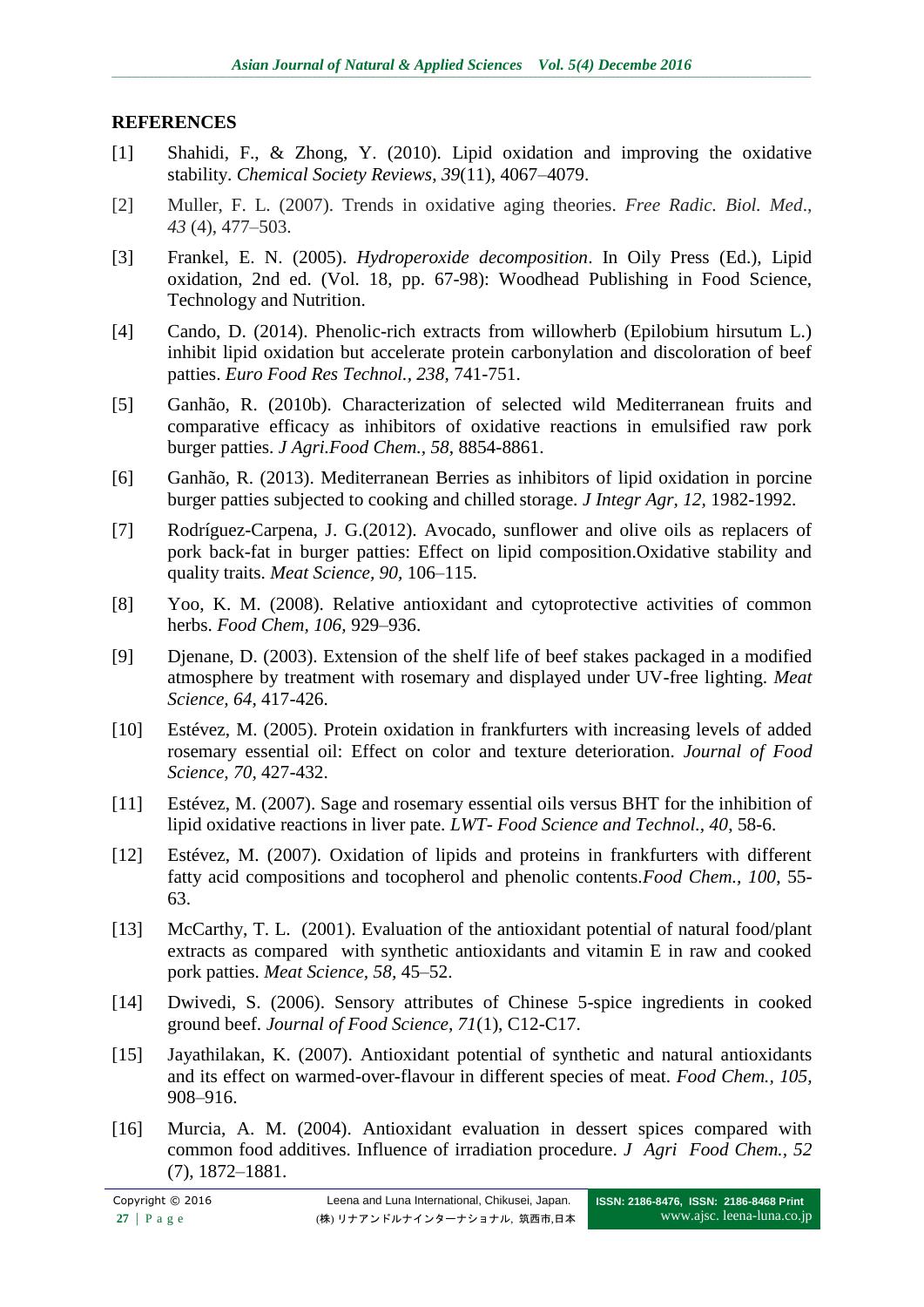- [17] Holloway, W.D. (1989). Organic acids and calcium oxalic acid in tropical root crops. *J Agri Food Chem., 37*, 337-341.
- [18] Ito, C. (2003). Chemical constituients of Garcinia fucus: structure elucidation of eight new xanthones and their cancer chemopreventive activity. *J. Nat. Prod., 66*, 200–205.
- [19] Ritthiwigrom. (2013). Chemical constituents and biological activities of Garcinia cowa Roxb. *Maejo Int. J. Sci. Technol., 7* (02), 212-231.
- [20] Sutin Kaennakama.et al.( 2015). Kaennacowanols A–C, three new xanthones and their cytotoxicity from the roots of Garcinia cowa. *Fitoterapia .,102* ,171–176 .
- [21] Mahabusarakam, W. (2005). Structure elucidation Xanthones from Garcinia cowa Roxb. *Latex. Phytochemistry, 66*, 1148–1153.
- [22] Essawi, T., & Srour, M. (2000). Screening of some Palestinian medicinal plants for antibacterial activity. *J Ethnopharmacol., 70*, 343-349.
- [23] Liu, X. (2008). Identification of phenolics in the fruit of emblica (Phyllanthus emblica L) and their antioxidant activities. *Food Chem., 109*, 909–915.
- [24] Ko, S. N. (2010). Effects of tocopherols and tocotrienols on the inhibition of autooxidation of conjugated linoleic acid. *Euro Journal of Lipid Science and Technol., 112*, 496-501.
- [25] Vimala, Y. (2009). Antimicrobial activity of Emblica officinalis seeds on human pathogens. *Journal of Pure and Applied Microbio., 3*(1), 219-222.
- [26] Patel, S. S., & Goyal, R. K. (2012). Emblica officinalis geart: A comprehensive review on phytochemistry, pharmacology, and ethnomedicinal uses. *Research Journal of Medicinal Plant, 6*, 1–16.
- [27] Nishat, F. (2014). Study of pharmacodynamic interaction of *Phyllanthus emblica* extract with clopidogrel and ecospin in pacients with type II diabetes mellitus. *Phytomedicine*, *21* (5), 579-585.
- [28] [Krishnaveni,](http://www.ncbi.nlm.nih.gov/pubmed/?term=Krishnaveni%20M%5BAuthor%5D&cauthor=true&cauthor_uid=20506691) M., & [Mirunalini,](http://www.ncbi.nlm.nih.gov/pubmed/?term=Mirunalini%20S%5BAuthor%5D&cauthor=true&cauthor_uid=20506691) S. (2010). Therapeutic potential of Phyllanthus emblica (amla): The ayurvedic wonder. *[J Basic Clin Physiol Pharmacol.](http://www.ncbi.nlm.nih.gov/pubmed/20506691)*, *21*(1), 93- 105.
- [29] Mansuang, W., & Omboon, V. (2011). In vitro effectiveness of acacia concinna extract against dermatomycotic pathogens. *Pharmacognosy Journal*, *3* (19), 69-73.
- [30] Sparg, S. G. (2004). Biological activities and distribution of plant saponins *.J Ethnopharmacol., 94*, 219–243.
- [31] Anjaneyulu, A. S. R. (1979). Acacidiol, a new nortriterpene from the sapogenins of Acacia concinna. *Phytochemistry*, *18* (7), 1199-1201.
- [32] Ongroongruang, S. (1991). Thiamin status in southern Thai women. *Songklanakarin J. Sci. Technol*., *13* (3-4), 183-188.
- [33] Sun-Ja Kima, et al.(2007). Parameters affecting the extraction of ginsenosides from the adventitious roots of ginseng (Panax ginseng C.A. Meyer), *Separation and Purification Technol*., 56 , 401–406.